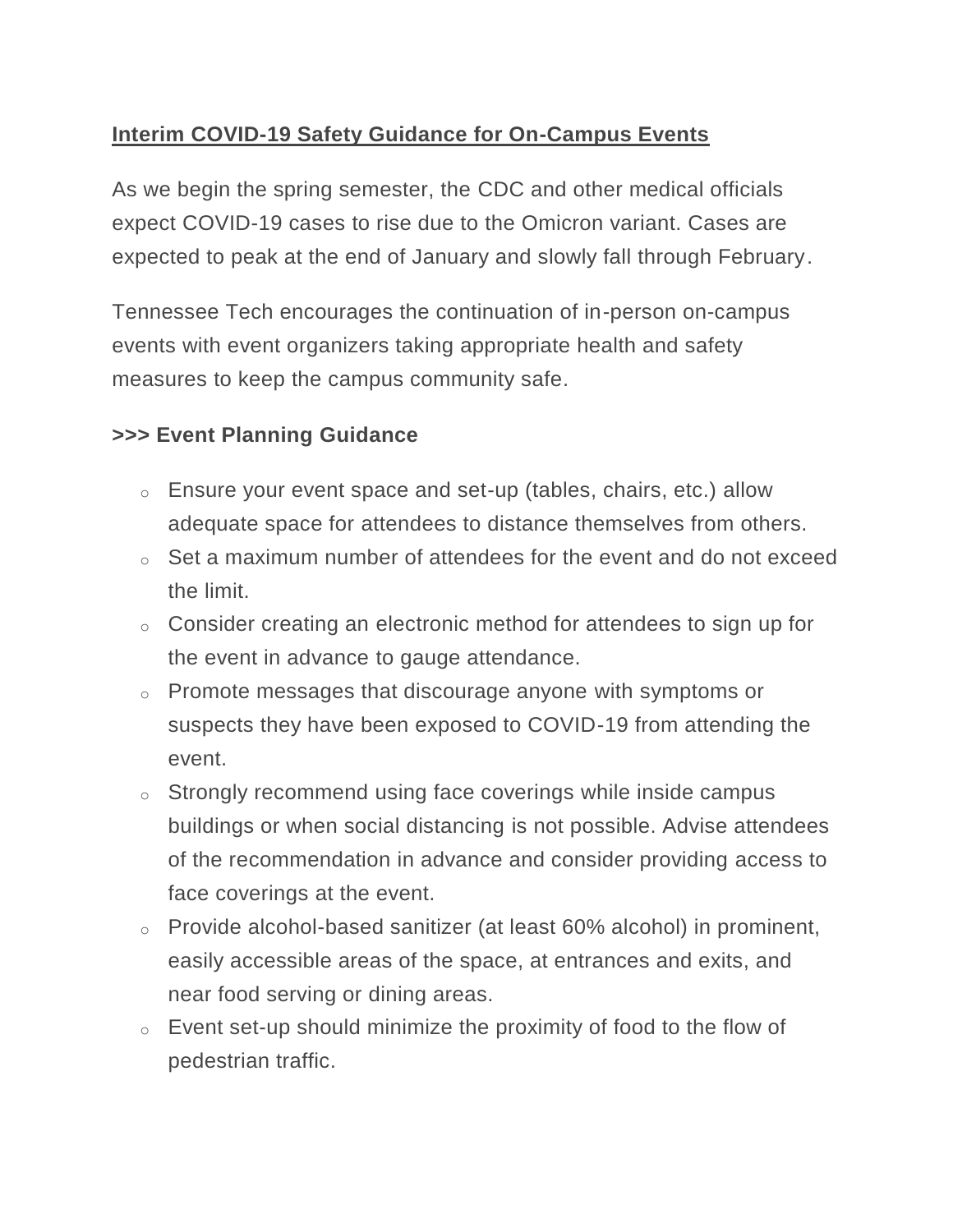- o Consider providing pre-packaged single-serve meals, snacks, and drinks.
- o If providing self-serve meals such as a buffet, always have hand sanitizer available near the beginning of any line. Additionally, consider designating individuals wearing gloves to serve attendees.
- o Develop plans and procedures in case you need to cancel or postpone an event.
- $\circ$  If possible, provide options for remote participation and/or viewing your event (Zoom, YouTube, or Facebook live).
- o Submit all events to the Tennessee Tech Calendar. This allows Tennessee Tech to monitor campus activities.

These guidelines will be amended as CDC and state public health guidance evolves.

## **>>> Request Process**

- o All event organizers must submit a request for space through the Event Management System (EMS) following the instructions detailed on the Student Activities webpage at least five (5) business days before the proposed event.
	- 1. In the anticipated attendance field, event organizers should provide the most accurate number possible.
	- 2. In the event description field, event organizers should include a plan detailing the measures that will be taken to mitigate the transmission of COVID-19.
- $\circ$  The official in charge of approving the space will evaluate the plan and:
	- 1. Provide confirmation of approval,
	- 2. Request additional or clarifying information, or